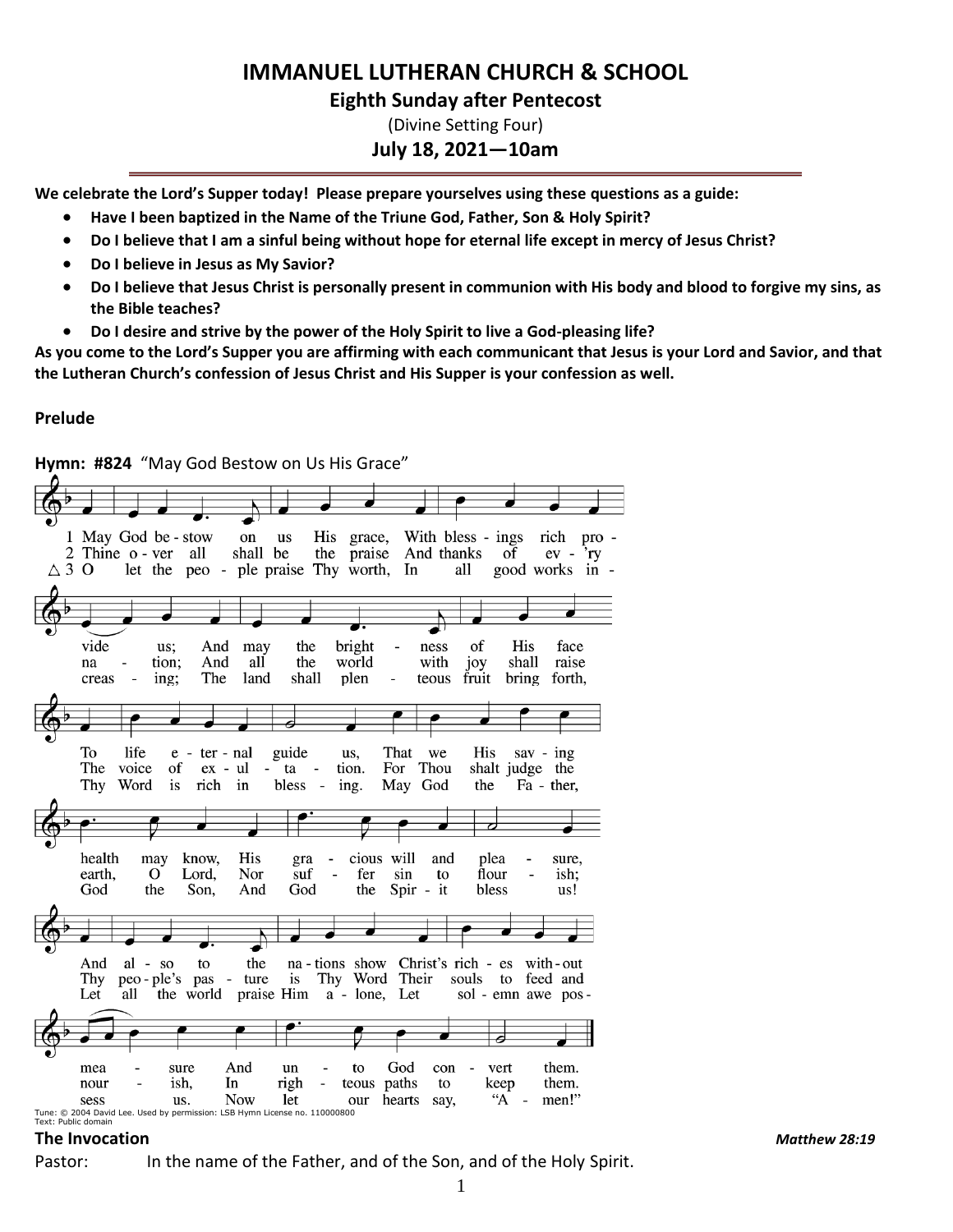### **♪ People: Amen.**

## **The Confession of Sins**

Pastor: Our help is in the name of the Lord.

**♪ People: Who made heaven and earth.**

Pastor If you, O Lord, kept a record of sins, O Lord, who could stand?

**♪ People: But with You there is forgiveness; therefore You are feared.**

Pastor: Since we are gathered to hear God's Word, call upon Him in prayer and praise, and receive the body and blood of our Lord Jesus Christ in the fellowship of this altar, let us first consider our unworthiness and confess before God and one another that we have sinned in thought, word, and deed, and that we cannot free ourselves from our sinful condition. Together as His people let us take refuge in the infinite mercy of God, our heavenly Father, seeking His grace for the sake of Christ, and saying: God, be merciful to me, a sinner.

**♪ People: Almighty God, have mercy upon us, forgive us our sins, and lead us to everlasting life. Amen**

## **The Word of Absolution**

Pastor: Almighty God, merciful Father, in Holy Baptism You declared us to be Your children and gathered us into Your one, holy Church, in which You daily and richly forgive us our sins and grant us new life through Your Spirit. Be in our midst, enliven our faith, and graciously receive our prayer and praise; through Your Son, Jesus Christ, our Lord.

**♪ People: Amen.** (*Please be seated.*)

## **Introit**

- P: You open your hand; You satisfy the desire of every living thing. Sing to the Lord with thanksgiving; make melody to our God on the lyre! He covers the heavens with clouds; He prepares rain for the earth; He makes grass grow on the hills. He gives to the beasts their food, and to the young ravens that cry. His delight is not in the strength of the horse, nor His pleasure in the legs of a man, but the Lord takes pleasure in those who fear Him, in those who hope in His steadfast love.
- **All: Glory be to the Father and to the Son and to the Holy Ghost; as it was in the beginning, is now and ever shall be, world without end. Amen.**

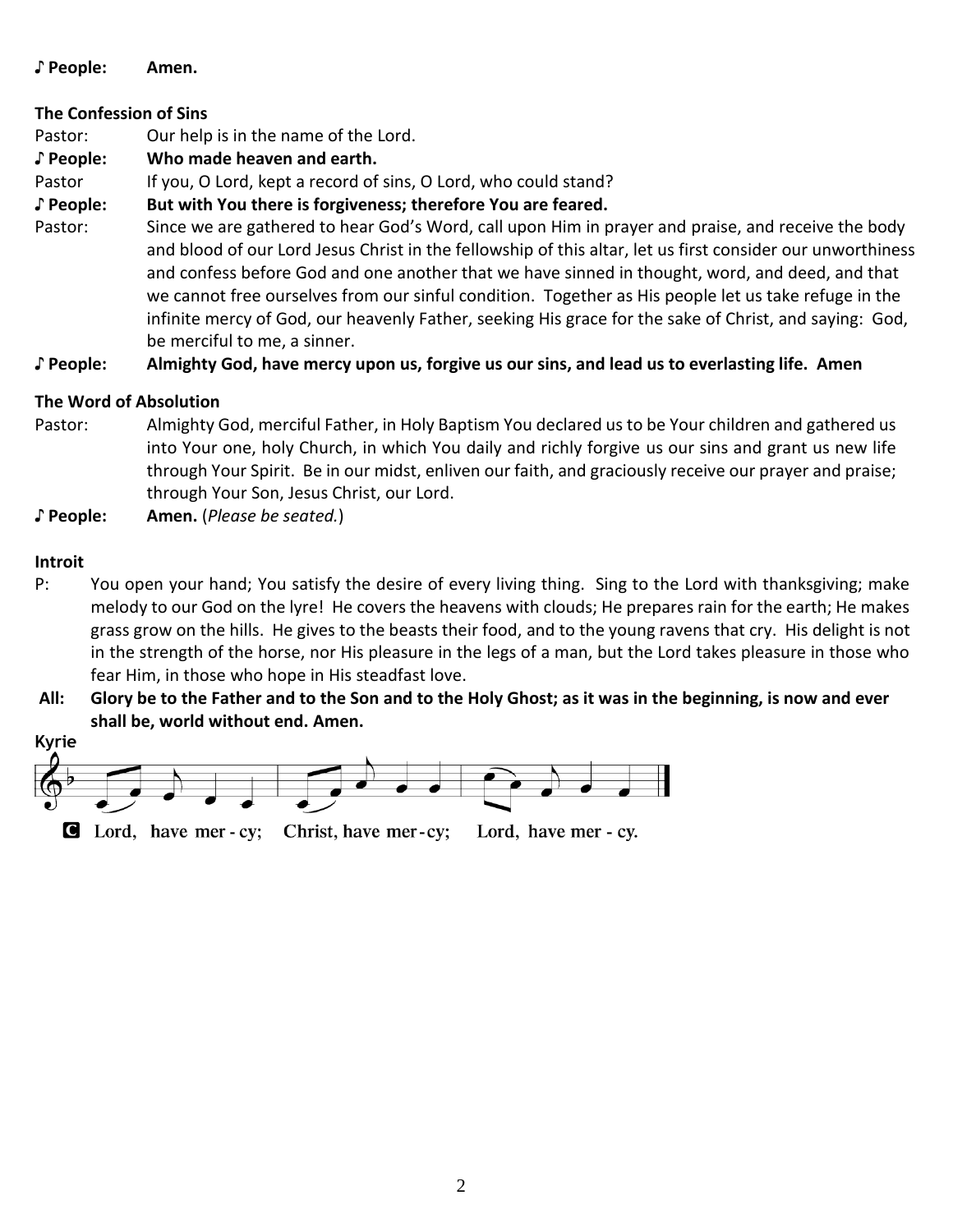**The Gloria in Excelsis** 



#### **The Salutation**

Pastor: The Lord be with you. **People: And also with you.**

#### **The Collect for The Day**

Pastor: Let us pray:

**People: Heavenly Father, though we do not deserve Your goodness, still You provide for all our needs of body and soul. Grant us Your Holy Spirit that we may acknowledge Your gifts, give thanks for all Your benefits, and serve You in willing obedience; through Jesus Christ, Your Son, our Lord, who lives and reigns with You and the Holy Spirit, one God, now and forever.**

#### **People: Amen.**

#### **The Old Testament Reading –** Jeremiah 23:1-6

<sup>1</sup> "Woe to the shepherds who destroy and scatter the sheep of my pasture!" declares the LORD.

<sup>2</sup> Therefore thus says the LORD, the God of Israel, concerning the shepherds who care for my people: "You have scattered my flock and have driven them away, and you have not attended to them. Behold, I will attend to you for your evil deeds, declares the LORD.

<sup>3</sup> Then I will gather the remnant of my flock out of all the countries where I have driven them, and I will bring them back to their fold, and they shall be fruitful and multiply.

4 I will set shepherds over them who will care for them, and they shall fear no more, nor be dismayed, neither shall any be missing, declares the LORD.

<sup>5</sup> "Behold, the days are coming, declares the LORD, when I will raise up for David a righteous Branch, and he shall reign as king and deal wisely, and shall execute justice and righteousness in the land.

6 In his days Judah will be saved, and Israel will dwell securely. And this is the name by which he will be called: 'The LORD is our righteousness.'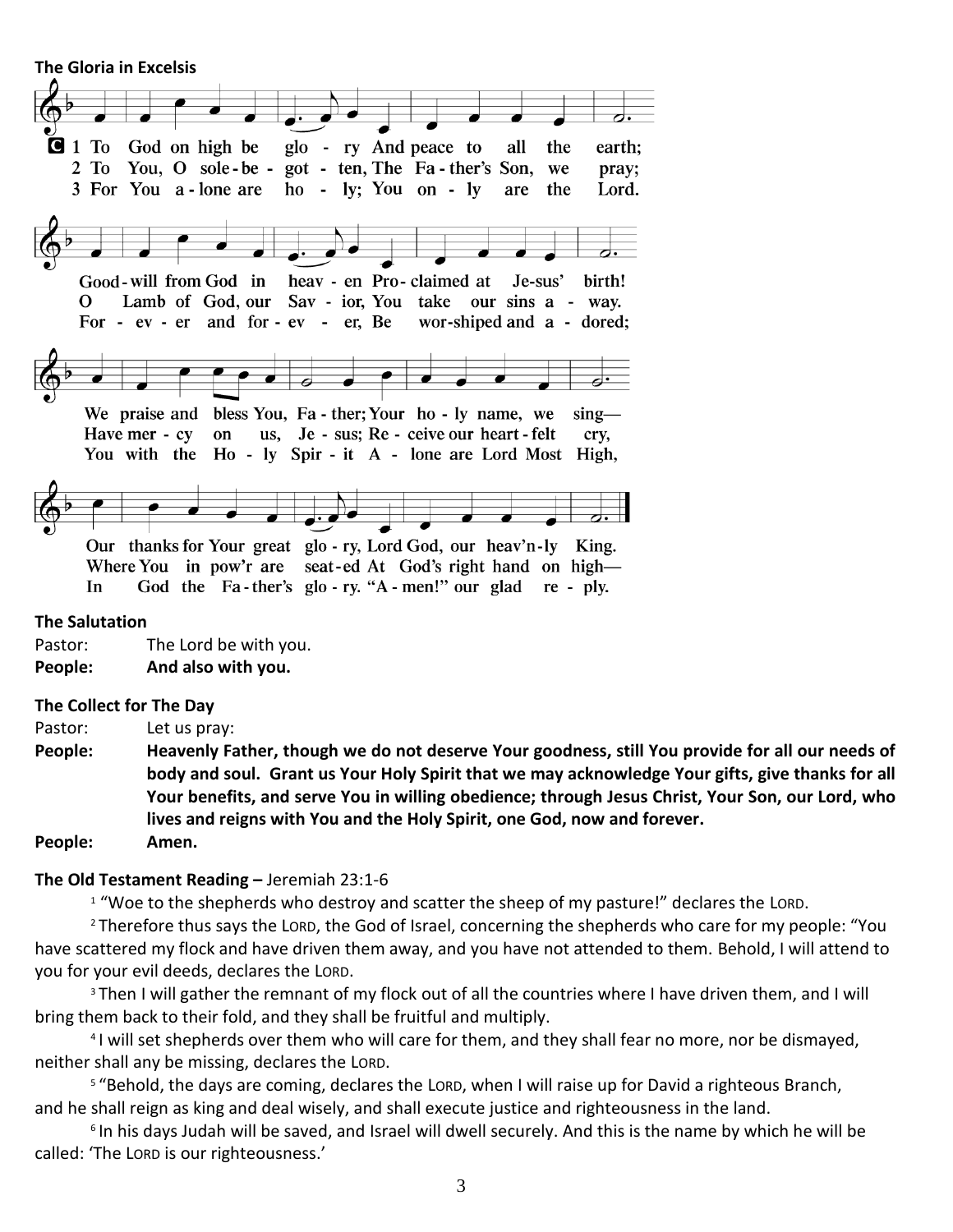Pastor: This is the Word of the Lord.

### **People: Thanks be to God.**

#### **The Gradual**

**All: Oh, the depth of the riches and wisdom and knowledge of God! How unsearchable are His judgments and how inscrutable His ways! For from Him and through Him and to Him are all things. To Him be glory forever. Amen.**

#### **Epistle Reading –** Ephesians 2:11-22

<sup>11</sup> Therefore remember that at one time you Gentiles in the flesh, called "the uncircumcision" by what is called the circumcision, which is made in the flesh by hands— $12$  remember that you were at that time separated from Christ, alienated from the commonwealth of Israel and strangers to the covenants of promise, having no hope and without God in the world.

<sup>13</sup> But now in Christ Jesus you who once were far off have been brought near by the blood of Christ.

<sup>14</sup> For he himself is our peace, who has made us both one and has broken down in his flesh the dividing wall of hostility <sup>15</sup> by abolishing the law of commandments expressed in ordinances, that he might create in himself one new man in place of the two, so making peace, <sup>16</sup> and might reconcile us both to God in one body through the cross, thereby killing the hostility.

 $17$  And he came and preached peace to you who were far off and peace to those who were near.

<sup>18</sup> For through him we both have access in one Spirit to the Father.

<sup>19</sup> So then you are no longer strangers and aliens, but you are fellow citizens with the saints and members of the household of God, <sup>20</sup> built on the foundation of the apostles and prophets, Christ Jesus himself being the cornerstone,  $^{21}$  in whom the whole structure, being joined together, grows into a holy temple in the Lord.

 $22$  In him you also are being built together into a dwelling place for God by the Spirit.

Pastor: This is the Word of the Lord.

## **People: Thanks be to God.**

#### **Alleluia and Verse**

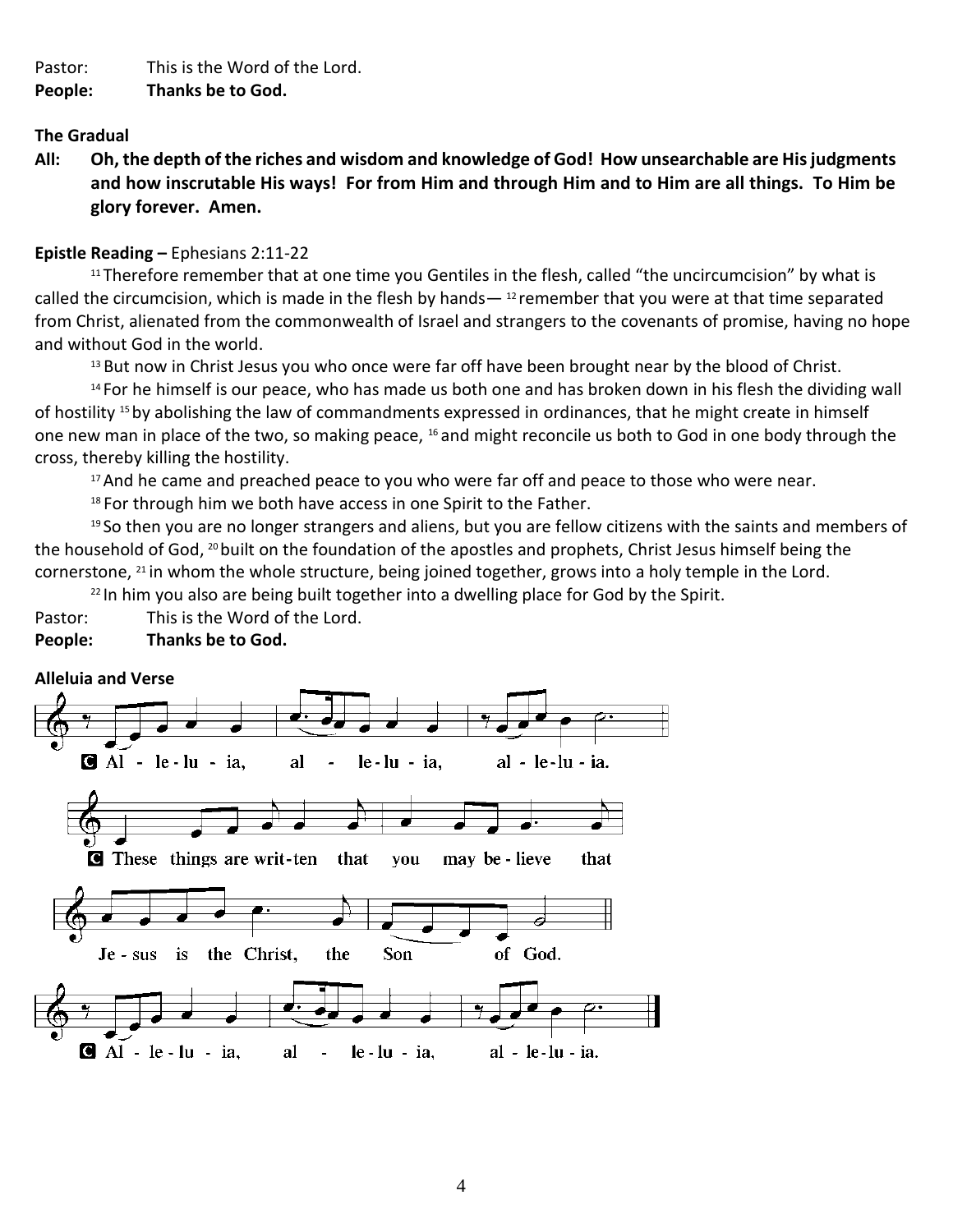## **The Gospel**

Pastor: The Holy Gospel is written in the 6<sup>th</sup> chapter of St. Mark beginning at the 30<sup>th</sup> verse.

## **♪ People: Glory be to Thee, O Lord!**

<sup>30</sup> The apostles returned to Jesus and told him all that they had done and taught.

<sup>31</sup> And he said to them, "Come away by yourselves to a desolate place and rest a while." For many were coming and going, and they had no leisure even to eat.

 $32$  And they went away in the boat to a desolate place by themselves.

<sup>33</sup> Now many saw them going and recognized them, and they ran there on foot from all the towns and got there ahead of them.

<sup>34</sup> When he went ashore he saw a great crowd, and he had compassion on them, because they were like sheep without a shepherd. And he began to teach them many things.

<sup>35</sup> And when it grew late, his disciples came to him and said, "This is a desolate place, and the hour is now late.

36 Send them away to go into the surrounding countryside and villages and buy themselves something to eat."

<sup>37</sup> But he answered them, "You give them something to eat." And they said to him, "Shall we go and buy two hundred denarii<sup>[\[a\]](https://www.biblegateway.com/passage/?search=Mark+6%3A30-44&version=ESV#fen-ESV-24441a)</sup> worth of bread and give it to them to eat?"

38 And he said to them, "How many loaves do you have? Go and see." And when they had found out, they said, "Five, and two fish."

<sup>39</sup> Then he commanded them all to sit down in groups on the green grass.

<sup>40</sup> So they sat down in groups, by hundreds and by fifties.

<sup>41</sup> And taking the five loaves and the two fish, he looked up to heaven and said a blessing and broke the loaves and gave them to the disciples to set before the people. And he divided the two fish among them all.

<sup>42</sup> And they all ate and were satisfied.

43 And they took up twelve baskets full of broken pieces and of the fish.

44 And those who ate the loaves were five thousand men.

Pastor: This is the Gospel of our Lord.

**♪ People: Praise be to Thee, O Christ!**

## **The Nicene Creed**

**All: I believe in one God, the Father almighty, maker of heaven and earth and of all things visible and invisible. And in one Lord Jesus Christ, the only-begotten Son of God, begotten of his Father before all worlds, God of God, Light of Light, very God of very God, begotten, not made, being of one substance with the Father, by whom all things were made; who for us men and for our salvation came down from heaven and was incarnate by the Holy Spirit of the virgin Mary and was made man; and was crucified also for us under Pontius Pilate. He suffered and was buried. And the third day He rose again according to the Scriptures and ascended into heaven and sits at the right hand of the Father. And He will come again with glory to judge both the living and the dead, whose kingdom will have no end. And I believe in the Holy Spirit, the Lord and giver of life, who proceeds from the Father and the Son, who with the Father and the Son together is worshiped and glorified, who spoke by the prophets. And I believe in one holy Christian and apostolic Church, I acknowledge one Baptism for the remission of sins, and I look for the resurrection of the dead and the life of the world to come. Amen.**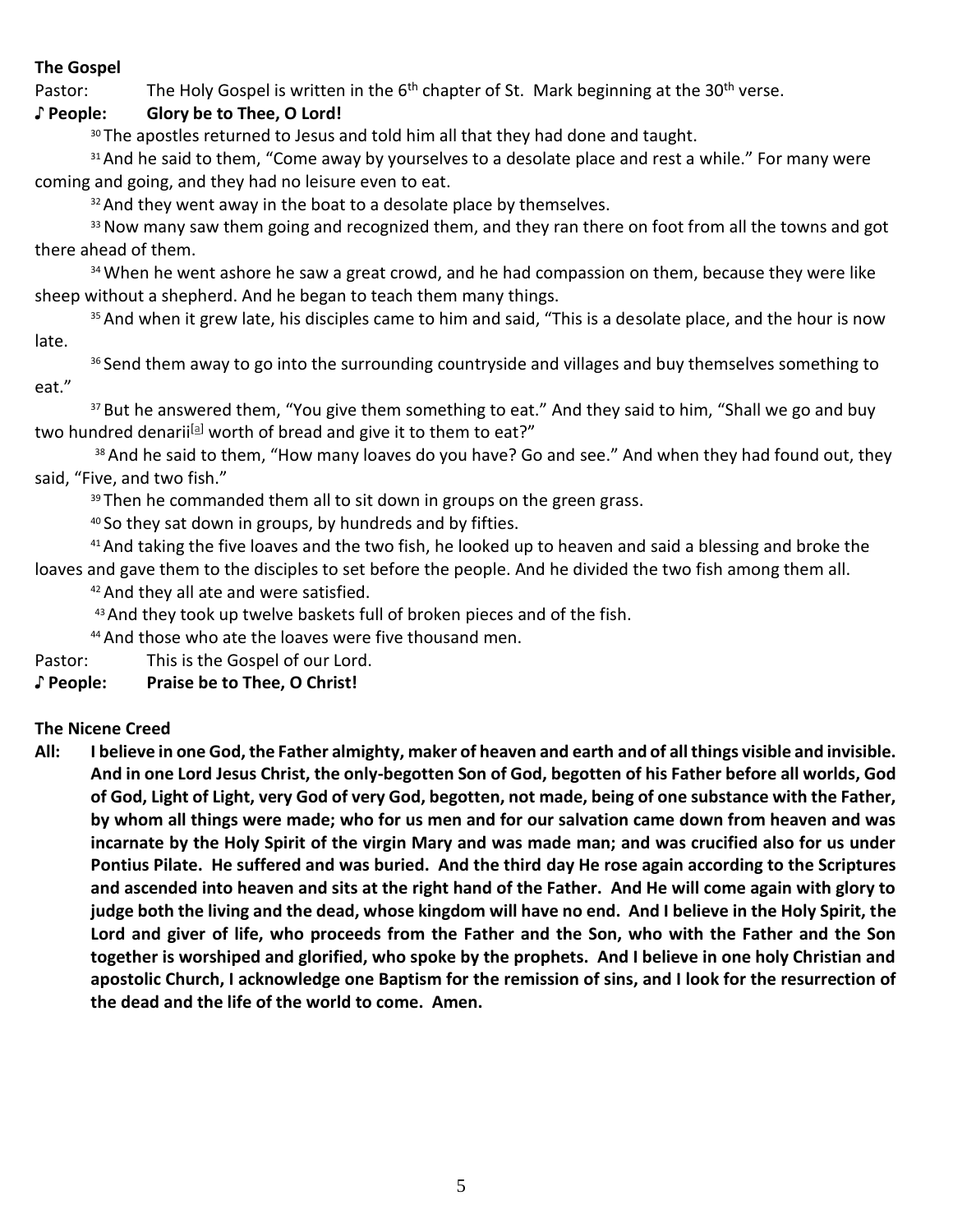

**III. The Teacher**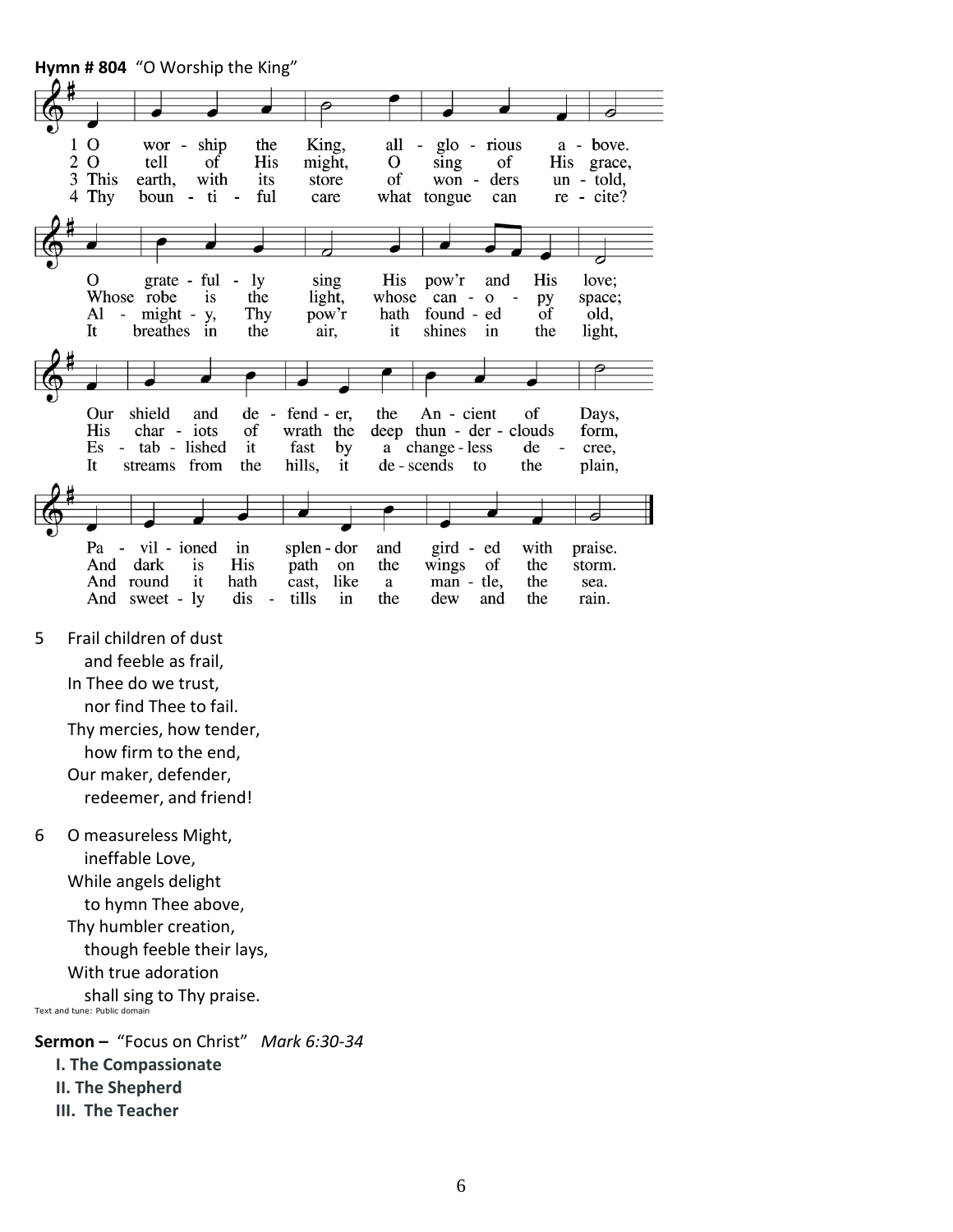## **The Prayers**

Peace & comfort for the family of Elsie Brusick, mother of Nancy Schild Peace & comfort for family of Ruth Malow, mother of Scott Briggs Strength & comfort for Pastor Jose Perez and family as he is in hospice care from pancreatic cancer Healing for Stephanie Davis, daughter of Sandra Goode Successful heart stent surgery for Diane Drew, sister of Jackie Anton

(*Please help us keep our attendance numbers accurate by filling out the attendance cards and putting in basket on the way out.)*

## **The Lord's Prayer**

**All: Our Father who art in heaven, hallowed be Thy name, Thy kingdom come, Thy will be done on earth as it is in heaven; give us this day our daily bread; and forgive us our trespasses as we forgive those who trespass against us; and lead us not into temptation, but deliver us from evil. For thine is the kingdom and the power and the glory forever and ever. Amen.**

## **The Words of Institution** *Matthew 26:26-28*

- **P:** Our Lord Jesus Christ, on the night when He was betrayed, took bread, and when He had given thanks, he broke it and gave it to the disciples and said: "Take, eat; this is My body, which is given for you. This do in remembrance of Me." In the same way also He took the cup after supper, and when He had given thanks, He gave it to them, saying: "Drink of it, all of you; this cup is the New Testament in My blood, which is shed for you for the forgiveness of sins. This do, as often as you drink it, in remembrance of Me."
- **P:** The peace of the Lord be with you always.
- **C: Amen.**

## **The Benedicamus and Benediction**

- P: Let us bless the Lord
- **C: Thanks be to God.**
- P: The Lord bless you and keep you. The Lord make His face sine on you and be gracious to you. The Lord look upon you with favor and give you peace.
- **C: Amen.**

*Wait for Ushers to excuse you. Please leave nothing in the pews. Place pencils, attendance card and offering in the basket in front of the Baptismal Font. Please quietly return to your cars.*

**Communion Distribution** *(during final hymn)*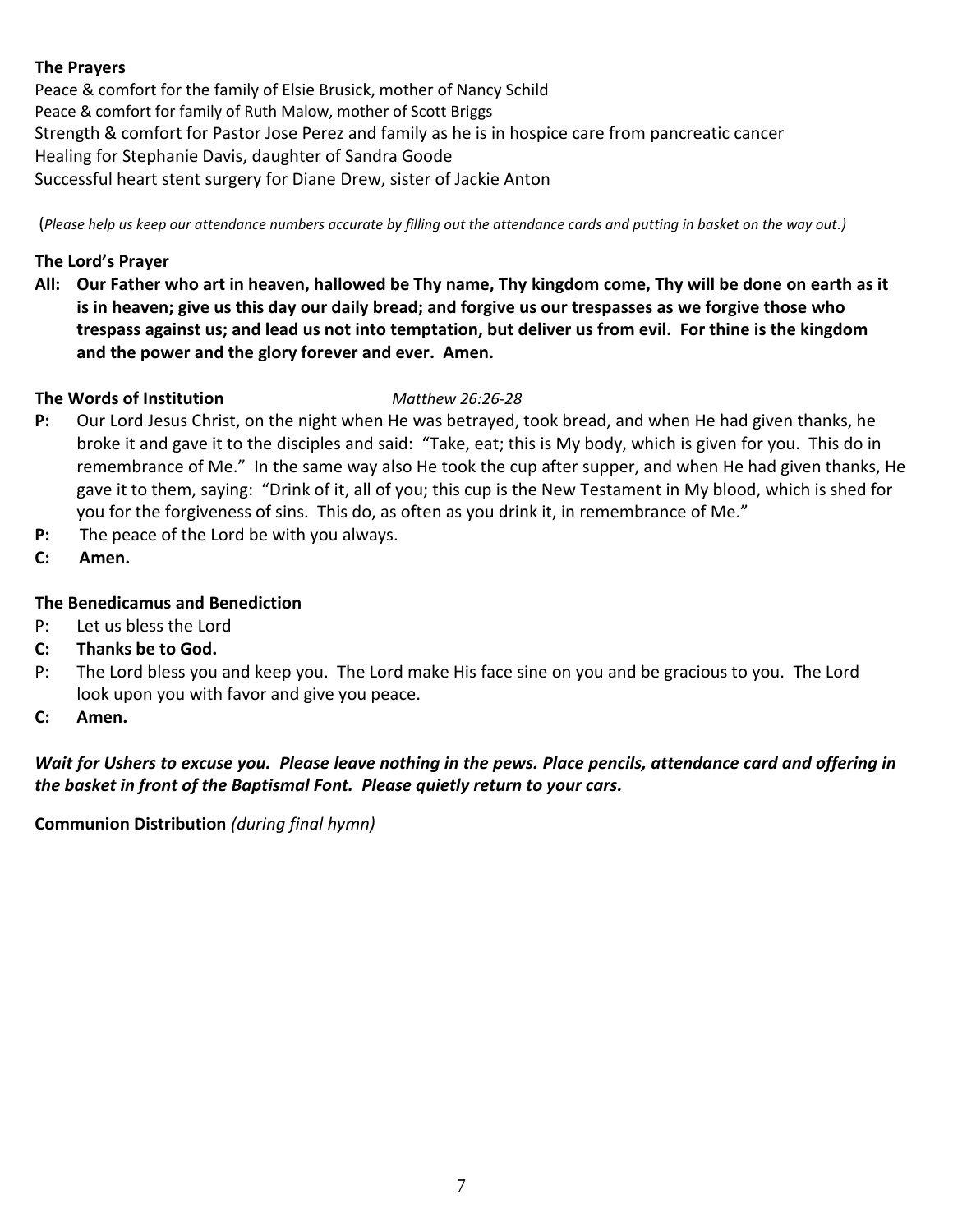**The Closing Hymn #617** "O Lord, We Praise Thee"

 $1<sub>0</sub>$ Thee, bless Thee, and Lord, we praise  $a$ dore Thee,  $\overline{2}$ Thy  $ho - ly$ bod  $in$  $\overline{\phantom{a}}$ to death was  $giv - en$ , y 3 May God be - stow on us His grace and fa vor In thanks -  $giv - ing$ bow be fore Thee. Thou with Thy Life to win for us in heav en. No great - er  $\overline{a}$ That we fol - low Christ our Sav ior And live to bod - y and Thy blood didst nour - ish Our weak souls that love than this to Thee could bind us; May this feast there -Nor geth - er here in love and  $u - ni$ on de - spise this  $\overline{\mathbf{o}}$ they may flour ish:  $\Omega$ Lord, have mer  $cy!$  $\overline{a}$  $re \mathbf O$ Lord, have mer of mind us! cy! nion! blest Com - mu  $\Omega$ Lord, have mer  $cy!$  $\overline{a}$ Lord, That May Thy  $bod - y$ , born of Mar -V, our Lord, Thy kind - ness did con - strain Thee That Thy **SO** Let not Thy good Spir  $\overline{\phantom{a}}$ it for - sake Grant that us; sins and sor - rows did car - ry, And Thy blood for us plead blood should bless and sus-tain me. All our debt Thou hast paid; heav'n  $-1y$  - mind  $-ed$  He make us; Give Thy Church, Lord, to see In tri - al, fear, and need: O Lord, have mer all cy! Peace with God once more is made: O Lord, have mer cy! of peace and  $u - ni - ty$ : O Lord, have mer cy! Days Tune: Public domain Text: © 1941 Concordia Publishing House. Used by permission: LSB Hymn License no. 110000800

#### **Altar flowers are placed to the glory of God**

*Services will be live-streamed and a recording of service will be posted by the end of the day.* 

*Please keep the church office updated on prayers that have been asked to be kept on indefinitely, military and ones for continued healing or cancer treatments.*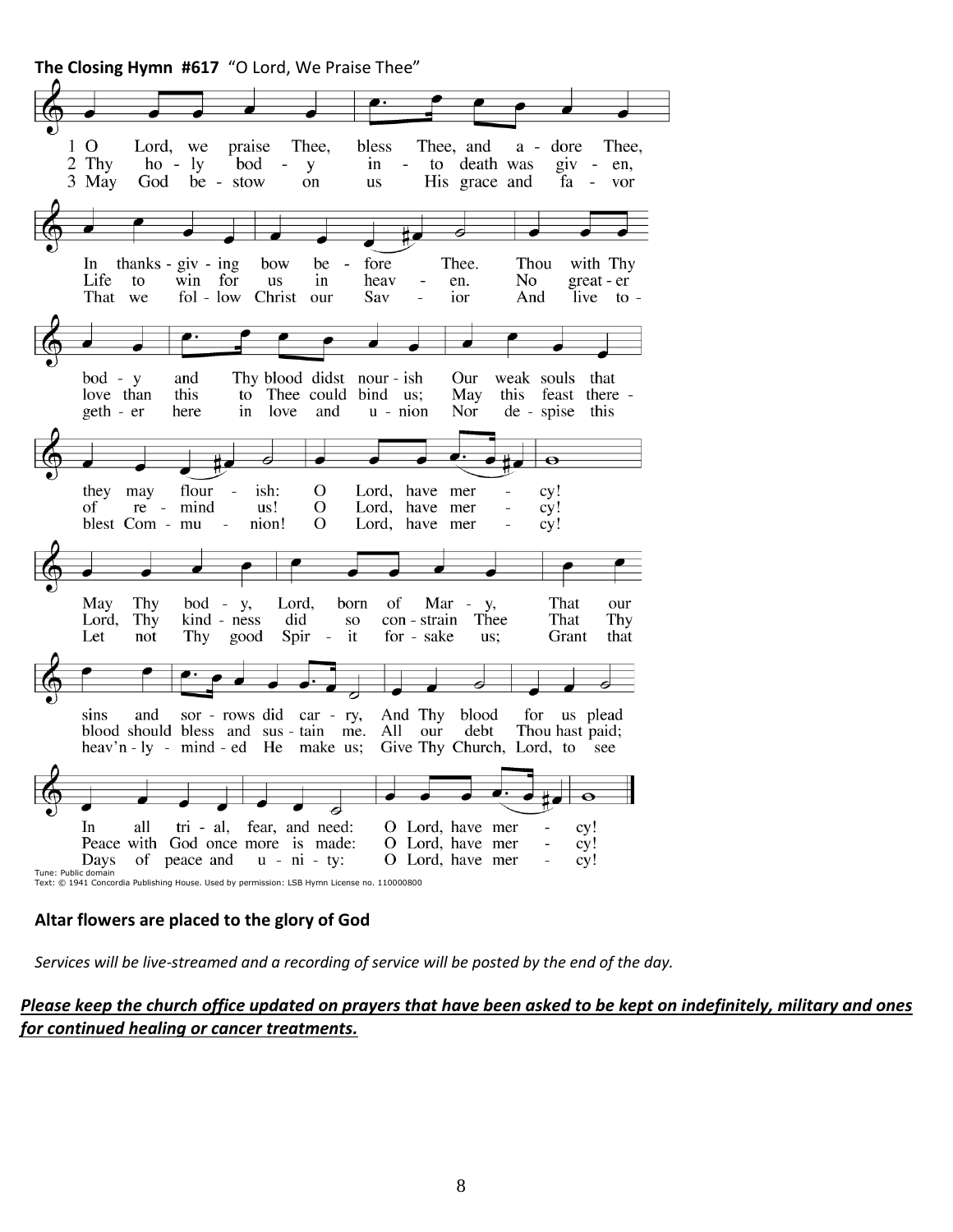#### **Continued Prayers**

Peace & comfort for the family of Michael Jorden, friend of Pastor Farnsworth Peace & comfort for the family of Ron Lawton, husband of cousin of Beverly Lowe Peace & comfort for the family of John Goodwin, friend of John Blomquist Peace & Comfort for the family of Derek Floyd, son of former co-worker of Kim Blomquist Thanksgiving for the 40<sup>th</sup> anniversary of John & Debbie O'Neil Employment for those struggling to find a job

#### **Healing**

Julie Holstein, sister of Susan Tumlin Ray Dempsey Rachel, daughter-in-law of Cathy Wilson

#### **Battling with Cancer or Serious Illness**

Gloria McNail, aunt of Susan Tumlin Marie, cousin of Cathy Wilson Cheryl Ford Marie Walser, cousin of Cathy Wilson Pat, suffering with dementia, Aunt of Beth Hutches Joann, friend of Beth Hutches Anona, friend of Susan Tumlin Jim Nichols, father of Cathy Wilson Carol, sister of Trish Smith Chad Pry, boyfriend of Cheryl, daughter of Joan Crouse Cathy Nichols with terminal cancer, mother of Cathy Wilson Raymond, brother of Barbara LaVere David, brother of Larry Habeck Barbara LaVere Tracy, cousin of Jacquelyn Hahn Lisa Steinbrueck, niece of the Steinbrueck's Kathy, daughter of Walt Braudis Keith Stallings Alan Sparks Don Swisher, step-father of Larry Habeck Paul Braudis, brother of Walt Bill, (w/brain cancer) uncle of Brian Littrel David Parkinson, brother of Betty Loraamm Tom Meyferth

#### **PRAYERS FOR THOSE SERVING OUR COUNTRY Safety for… and strength for families:**

Josh Murphy at Army camp

Samuel Drake, Captain stationed at Holloman AFB in Alamogordo, NM, son of Kerry Drake Xander Ritter stationed at Camp Pendleton, Oceanside, CA, (USMC) Matthew Albers, Major in USAF and in command in Sacramento, CA, son of Deb Albers Logan Crouse as he is undergoing Army air borne training, great-nephew of Joan Crouse Carson Crouse, (army) great-nephew of Joan Crouse, stationed in Georgia Gavin Mattson, para-rescue man, stationed in the Panhandle of FL, grandson of Edith Mattson Jeremy Brockmeier (USMC) & family, stationed in South Korea, son of Jerry and Janice Brockmeier